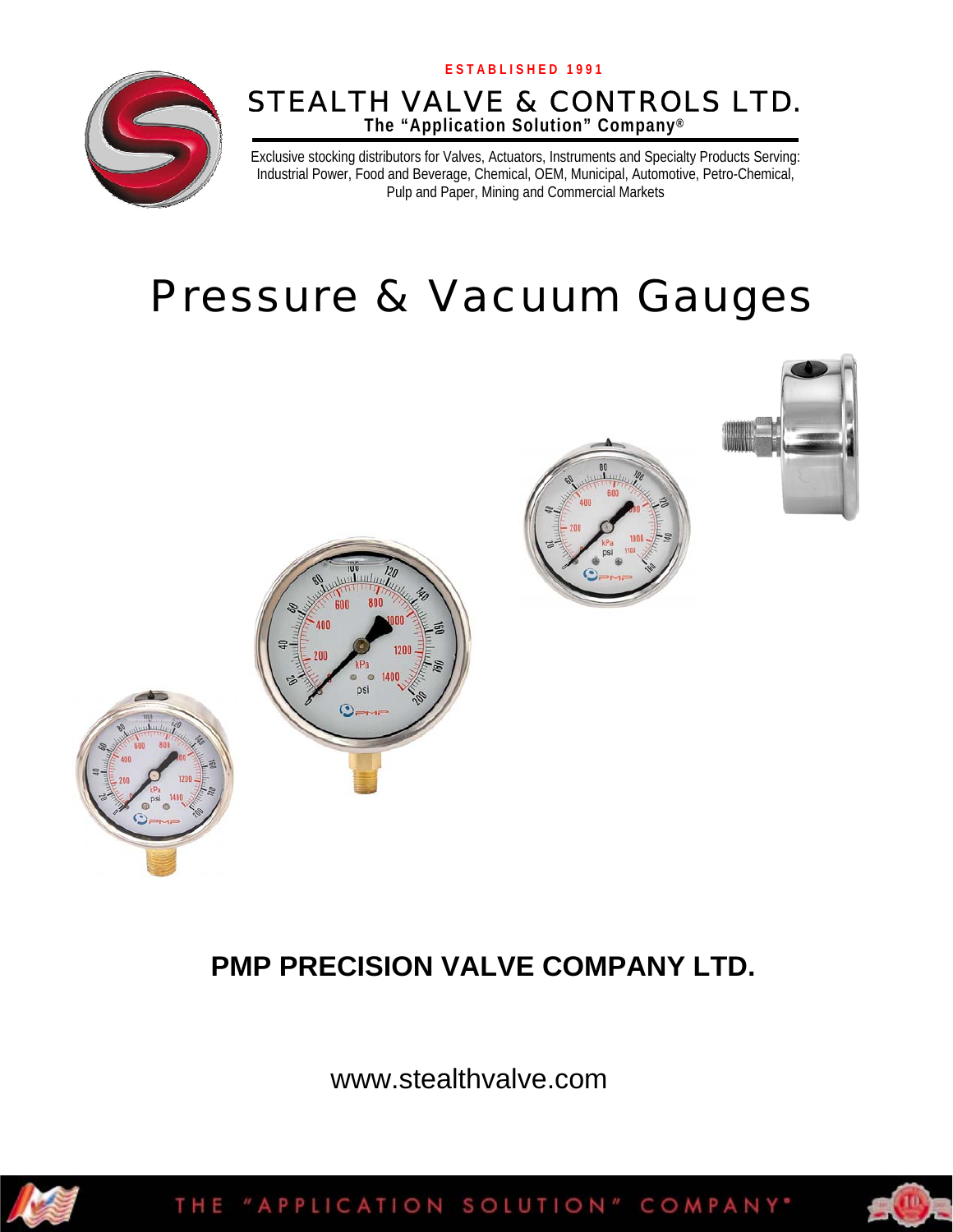PMP Precision Valve Co. Ltd. model P (pressure) & PV (vacuum) gauges are designed for general service applications and are available in bottom or back connections. Gauges are liquid filled to protect all internal parts from the damaging effects of vibration and pulsations as a result of pressure fluctuations in the media and provides lubrication to all internal components.

These economical general-purpose gauges are available with bourdon tubes in either phosphor bronze or 316L stainless steel. The sockets are available in either OT58 Brass or 316L stainless steel. Bottom or center back connections offer installation flexibility in ¼" or ½" NPT as an option. A pressure range from full vacuum to 400 PSIG, will meet the requirements of most industrial applications.

Dual scale markings indicate both ranges in PSI and kPa as standard.

Brass gauges are recommended for use in all locations where non-corrosive fluids are used. Stainless steel gauges are recommended where corrosive fluids can adversely affect the gauge material such as chemical processes. Model P & PV gauges are suitable for use on pumps, compressors, process pipelines, hydraulic units and other applications where quality gauges are required.

Available options including panel mount rings, isolating or flow control needle valves make the P & PV line of gauges a complete solution to most industrial applications requiring gauges.

**Over-Pressure limit:** 

- 25% for pressures up to 1400 PSI
- 15% for pressures above 1400 PSI

#### **Pressure Range Selection:**

• Recommended to be two times the media working pressure

**Ambient/Process Temperature:**  • -40°F to 150°F (-40°C to 66°F)



Stainless steel needle valve is used for pulsation dampening.

> Optional panel mounting ring allows for mounting gauges in

control panels.







bourdon tube offers corrosion resistance.



### THE "APPLICATION SOLUTION" COMPANY"





Bottom Connection

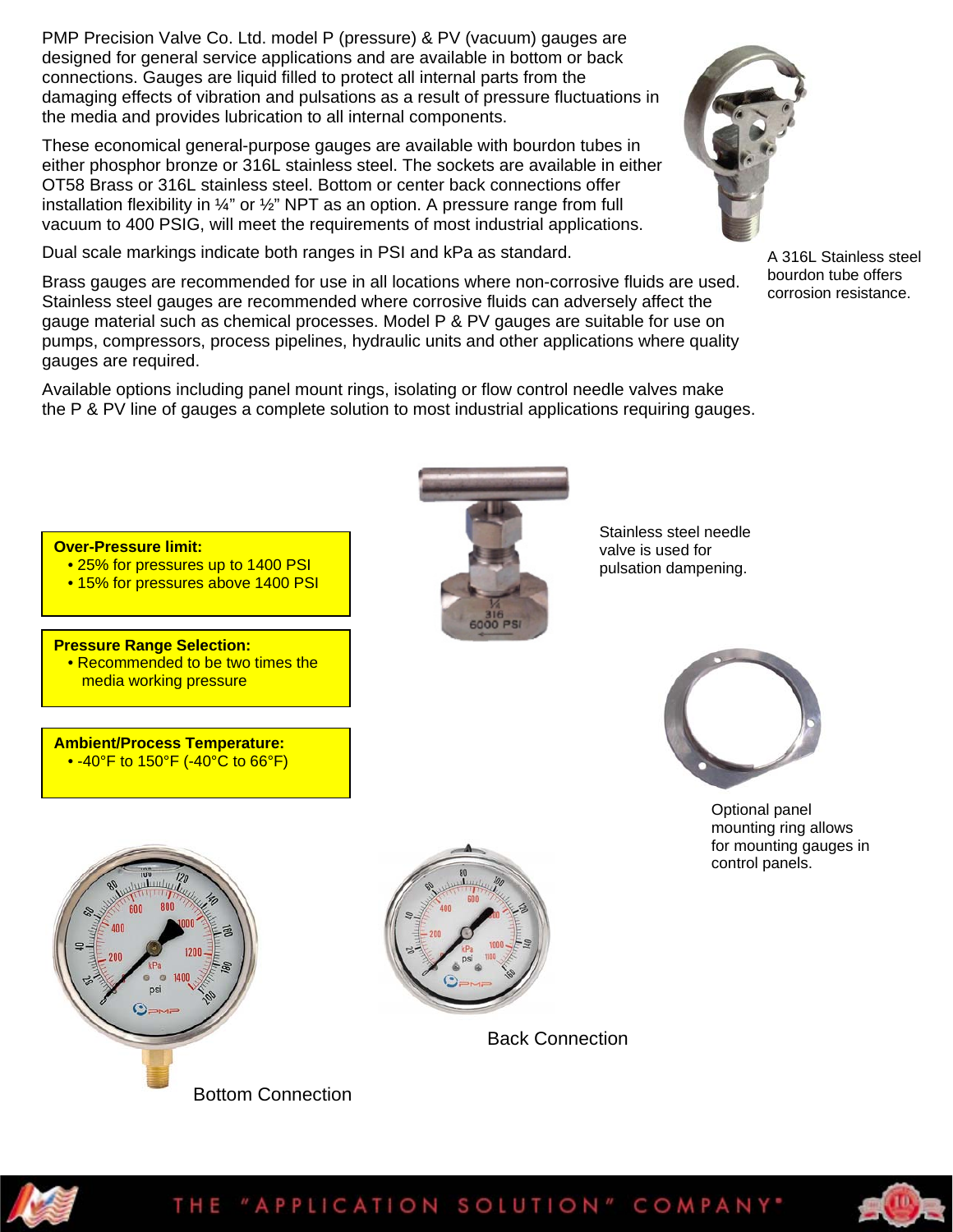### **Gauge Specifications - Internals**

| <b>Description</b>     | Brass                                    | <b>Stainless Steel</b>     |  |  |  |
|------------------------|------------------------------------------|----------------------------|--|--|--|
| Case                   | AISI 304 Stainless Steel                 | AISI 304 Stainless Steel   |  |  |  |
| Lens                   | Polycarbonate                            | Polycarbonate              |  |  |  |
| Ring                   | AISI 304 Stainless Steel                 | AISI 304 Stainless Steel   |  |  |  |
| Pointer                | Aluminum, Anodized Black                 | Aluminum, Anodized Black   |  |  |  |
| Connection             | $\frac{1}{4}$ " NPT(M) Brass             | 1/4" NPT(M) 316SS          |  |  |  |
| <b>Fill Liquid</b>     | Glycerin                                 | Glycerin                   |  |  |  |
| Accuracy               | +/- 1.5% (ANSI/ASME Gr 1A)               | +/- 1.5% (ANSI/ASME Gr 1A) |  |  |  |
| Socket                 | OT58 Brass                               | 316LSS                     |  |  |  |
| <b>Bourdon Tube</b>    | <b>Phosphor Bronze</b>                   | 316LSS, Seamless Drawn     |  |  |  |
| Movement               | OT59 Brass                               | 304SS                      |  |  |  |
| <b>Gasket Material</b> |                                          | Silicone Rubber (Socket),  |  |  |  |
|                        | EPDM (Lens, filling plug, blow-out vent) |                            |  |  |  |
| Protection             | IP65 per UEC 529, UNI 8896               | IP65 per UEC 529, UNI 8896 |  |  |  |
| Weldina                | <b>Silver Allov</b>                      | TIG                        |  |  |  |

#### Bottom Connection







| <b>Dial Size</b> |              | А    | R    | D    | (SQ)<br>F | G    |
|------------------|--------------|------|------|------|-----------|------|
| 11/2"            | ın           | 1.61 | 1.10 | 1.58 | 0.55      | 0.75 |
|                  | mm           | 41   | 28   | 40   | 14        | 19   |
| 21/2"            | $\mathsf{I}$ | 2.64 | 1.18 | 2.09 | 0.55      | 0.79 |
|                  | mm           | 67   | 30   | 53   | 14        | 20   |
| 4"               | ın           | 4.29 | 1.42 | 3.19 | 0.87      | 0.98 |
|                  | mm           | 109  | 36   | 81   | 22        | 25   |

Units: Inches (mm)

*\* 1/2" NPT available* 

#### Center Back Connection



*\* 1/2" NPT available* 







| <b>Dial Size</b> |              | ΔI    | B     | F     | F (SQ) |
|------------------|--------------|-------|-------|-------|--------|
| 21/2"            | ın           | 2.48" | 112"  | 0.91  | 0.55"  |
|                  | mm           | 63    | 28.5  | 23    | 14     |
| 4"               | $\mathsf{I}$ | 4.29" | 1.42" | 1.34" | 0.87"  |
|                  | mm           | 109   | 36    | 34    | 22     |

Units: Inches (mm)



### THE "APPLICATION SOLUTION" COMPANY"

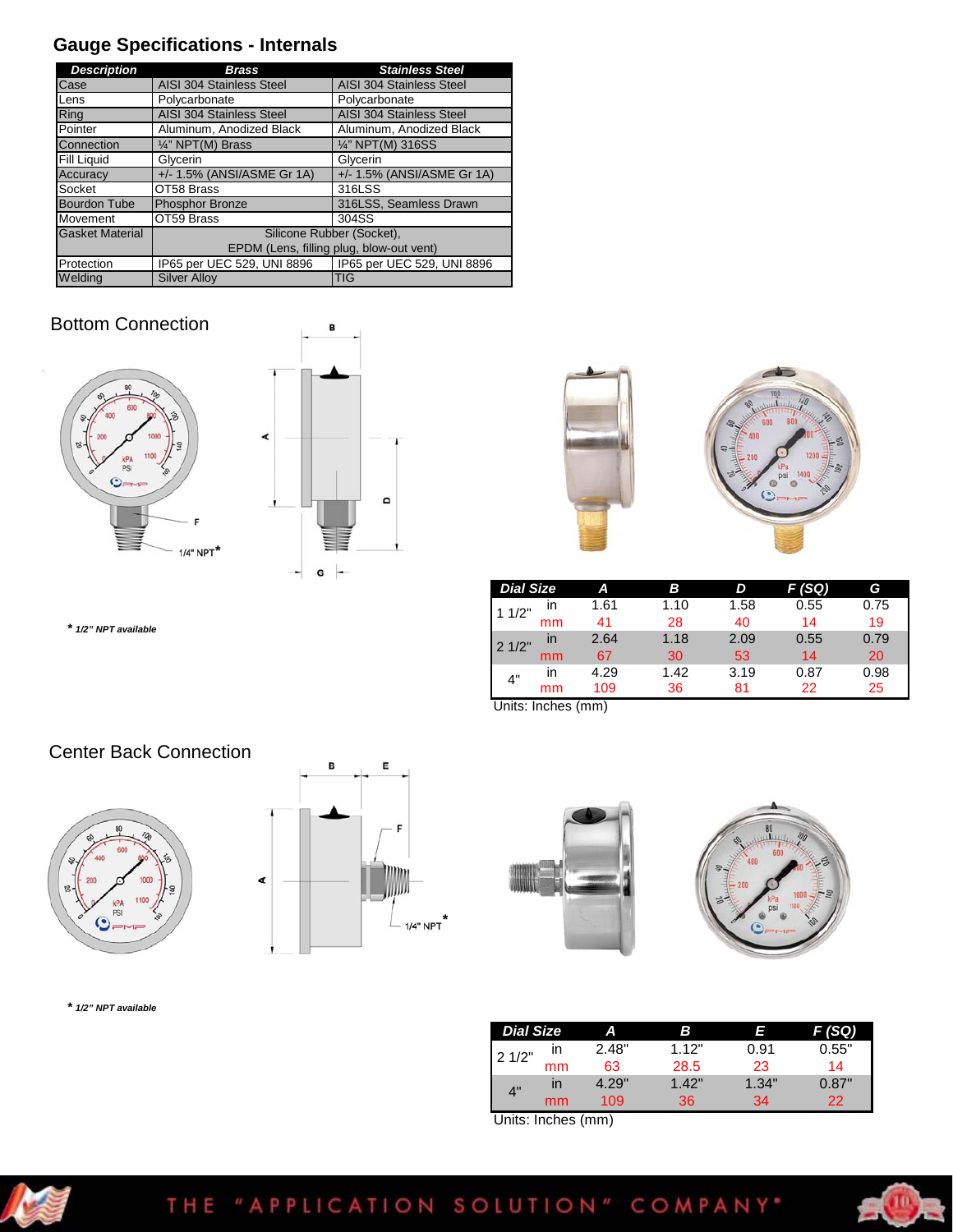| <b>Gauge Ordering Chart</b>                                               |                      |                                                 |                                  |                                        |                                                                                                              |                                                   |                                                                                  |                                                                                                                                                                                                                                                                                                                                                                                                                                                                                                                                                                                                                       |                                                                                                                                                |                                                                                               |                     |
|---------------------------------------------------------------------------|----------------------|-------------------------------------------------|----------------------------------|----------------------------------------|--------------------------------------------------------------------------------------------------------------|---------------------------------------------------|----------------------------------------------------------------------------------|-----------------------------------------------------------------------------------------------------------------------------------------------------------------------------------------------------------------------------------------------------------------------------------------------------------------------------------------------------------------------------------------------------------------------------------------------------------------------------------------------------------------------------------------------------------------------------------------------------------------------|------------------------------------------------------------------------------------------------------------------------------------------------|-----------------------------------------------------------------------------------------------|---------------------|
| <b>Type</b>                                                               |                      |                                                 |                                  | Case                                   | <b>Connection</b><br>Internals                                                                               | <b>Style</b>                                      | <b>Fill</b>                                                                      | <b>Pressure Range</b>                                                                                                                                                                                                                                                                                                                                                                                                                                                                                                                                                                                                 |                                                                                                                                                |                                                                                               |                     |
| <b>PV</b>                                                                 |                      | 065                                             |                                  | S                                      | S                                                                                                            | BC                                                | G                                                                                | 05                                                                                                                                                                                                                                                                                                                                                                                                                                                                                                                                                                                                                    |                                                                                                                                                |                                                                                               |                     |
| <b>Series</b><br>Pressure<br>Vacuum<br>Compound<br>(pressure &<br>vacuum) | Code<br>P<br>V<br>PV | Dial<br><b>Size</b><br>1.5"<br>2.5"<br>4"<br>6" | Code<br>040<br>065<br>100<br>150 | Case:<br>Internals:<br>Style:<br>Fill: | <b>Material</b><br><b>AISI 304SS</b><br>316LSS<br>OT58 Brass<br>Center Back<br>Lower Back<br>Glycerin<br>Dry | <b>Back Connection</b><br><b>Lower Connection</b> | Code<br>s<br>s<br><sub>B</sub><br><b>BC</b><br>LC<br>CBC<br><b>LBC</b><br>G<br>D | <b>Pressure</b><br>30" Hg Vacuum<br>30" - 15 PSI (100 kPa)<br>30" - 30 PSI (210 kPa)<br>30" - 60 PSI (410 kPa)<br>30" - 100 PSI (700 kPa)<br>30" - 150 PSI (1050 kPa)<br>30" - 200 PSI (1400 kPa)<br>30" - 300 PSI (2100 kPa)<br>$0 - 15$ PSI (100 kPa)<br>0-30 PSI (210 kPa)<br>$0 - 60$ PSI (410 kPa)<br>0-100 PSI (700 kPa)<br>0 - 160 PSI (1100 kPa)<br>0-200 PSI (1400 kPa)<br>0-300 PSI (2100 kPa)<br>0-400 PSI (2800 kPa)<br>0-600 PSI (4200 kPa)<br>0 - 1000 PSI (7000 kPa)<br>0-1500 PSI (10500 kPa)<br>0-2000 PSI (14000 kPa)<br>0-3000 PSI (21000 kPa)<br>0-5000 PSI (35000 kPa)<br>0-6000 PSI (41000 kPa) | Code<br>01<br>02<br>03<br>04<br>05<br>06<br>07<br>08<br>09<br>10<br>11<br>12<br>13<br>14<br>15<br>16<br>17<br>18<br>19<br>20<br>21<br>22<br>23 | <b>Connection</b><br><b>Size</b><br>$\frac{1}{4}$ " NPT(M)<br>$\frac{1}{2}$ " NPT(M)<br>Other | Code<br>A<br>B<br>S |

*Above example part number indicates…* 

*… a 2.5" stainless steel compound gauge with stainless steel connection, glycerin filled, 30" Hg vacuum to 100 PSI, ¼" NPT(M) connection.*

| <b>Stainless Steel</b><br>Needle Valve<br>Model H2032<br>6000 PSI- | Isolation Valves with Locking handle<br>$(1, 1)$ $(1, 1)$ | Panel Mount<br>Ring            |
|--------------------------------------------------------------------|-----------------------------------------------------------|--------------------------------|
| Add -N to part number                                              | Add -V to part number                                     | Add -P to part number          |
| <b>Back Retaining</b><br>Plate                                     | Stainless Steel Adjustable<br><b>Shock Absorber</b>       | <b>Stainless Steel Adapter</b> |
| Add -R to part number                                              | Add -S to part number                                     | Add -AP to part number         |

| <b>CONVERSION TABLE</b> |         |            |                    |           |             |              |          |               |                           |                    |       |
|-------------------------|---------|------------|--------------------|-----------|-------------|--------------|----------|---------------|---------------------------|--------------------|-------|
|                         |         |            |                    |           |             |              |          |               |                           |                    |       |
|                         | PSI     | <b>KPA</b> | Kg/cm <sub>2</sub> | CM of H20 | Feet of H20 | Inches of Ha | mm of Ha | Inches of H20 | Ounces per<br>Square Inch | <b>Atmospheres</b> | Bar   |
| PSI                     | 1.000   | 6.895      | 0.070              | 70.307    | 2.307       | 2.036        | 51.715   | 27.681        | 16,000                    | 0.068              | 0.069 |
| <b>KPA</b>              | 0.145   | 1.000      | 0.010              | 10.197    | 0.335       | 0.295        | 7.501    | 4.015         | 2.321                     | 0.010              | 0.010 |
| Kg/cm2                  | 14.223  | 98.067     | 1.000              | 1000.026  | 32.809      | 28.959       | 735.559  | 393.712       | 227.573                   | 0.968              | 0.981 |
| CM of H20               | 0.014   | 0.098      | 0.001              | 1.000     | 0.033       | 0.029        | 0.736    | 0.394         | 0.228                     | 0.001              | 0.001 |
| Feet of H20             | 0.434   | 2.969      | 0.030              | 30.480    | 1.000       | 0.883        | 22.419   | 12.000        | 6.936                     | 0.029              | 0.030 |
| Inches of Hg            | 0.491   | 3.386      | 0.035              | 34.533    | 1.133       | 1.000        | 25.400   | 13.595        | 7.858                     | 0.033              | 0.034 |
| mm of Hg                | 0.019   | 0.133      | 0.001              | 1.360     | 0.045       | 0.039        | 1.000    | 0.535         | 0.309                     | 0.0013157895       | 0.001 |
| Inches of H20           | 0.036   | 0.249      | 0.003              | 2.540     | 0.083       | 0.074        | 1.868    | 1.000         | 0.578                     | 0.002              | 0.002 |
| Ounces per              | 0.063   | 0.431      | 0.004              | 4.394     | 0.144       | 0.127        | 3.232    | 1.730         | 1.000                     | 0.004              | 0.004 |
| <b>Atmospheres</b>      | 14.696  | 101.325    | 1.033              | 1033.263  | 33.900      | 29.921       | 760.000  | 406.794       | 235.136                   | 1.000              | 1.013 |
| Bar                     | 14.504  | 100,000    | 1.020              | 1019.747  | 33.483      | 29.530       | 750.063  | 401.860       | 232.061                   | 0.987              | 1.000 |
| mbar                    | 0.015   | 0.100      | 0.001              | 1.019     | 0.003       | 0.030        | 0.750    | 0.401         | 0.232                     | 0.001              | 0.001 |
| Mpa                     | 145,000 | 0.001      | 10.197             | 10197.450 | 334.560     | 295.299      | 7500.610 | 4014.740      | 2320.603                  | 9.669              | 0.100 |